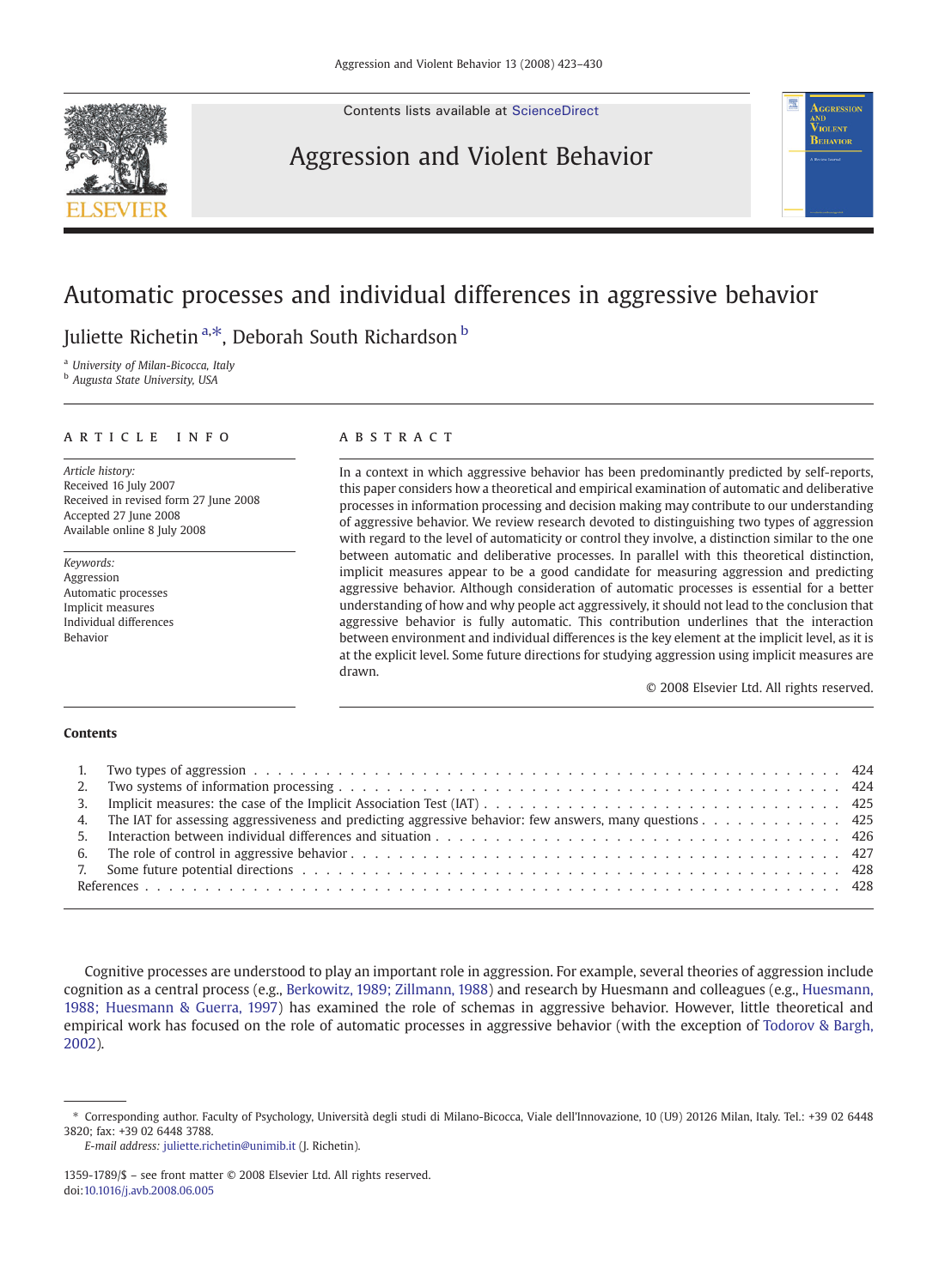The present paper will review selected research in aggression and in social cognition to develop the argument that aggression research would benefit from consideration of the role of automatic processes. This paper will first briefly review the literature on two types of aggression defined as impulsive versus thoughtful. Then, we will see that a parallel distinction could be made about these two types of aggression to the one made in social cognition between automatic and deliberative processes. We will also review different types of implicit measures issued from the research on automaticity and describe more thoroughly the most commonly used, which is the Implicit Association Test. We will see that, contrary to other recent implicit measures, the IAT has already been used to measure aggressiveness at the implicit level and more importantly, to predict aggressive behavior.

Any behavior can supposedly be performed automatically if the environment primes the behavior. For instance, [Aarts and](#page-5-0) [Dijskerhuis \(2003\)](#page-5-0) showed that simply priming the concept of library made participants talk more quietly when they had a goal of visiting the library (for review, see [Bargh, 2006](#page-6-0)). However, our review of empirical and theoretical work will show that this perspective is limited and that, as suggested by the interactionist view established a long time ago, the interaction between environment and individual differences is also the key at the implicit level to better prediction of any behavior, including aggression. Because we cannot talk about automaticity without referring to control processes, we will see that control mechanisms also have a moderating role on the predictive validity of implicit measures. We will finally discuss some future lines of research concerning implicit measures of aggressiveness as predictors of aggressive behavior.

## 1. Two types of aggression

We will focus our attention on two types of aggression, one more automatic and one more controlled. The critical difference between the two types of aggression involves the level of impulsivity versus deliberation each type of aggression involves. [Berkowitz \(1993\)](#page-6-0) made this distinction in his classification of aggression as instrumental versus hostile. His cognitiveneoassociationist model [\(1969, 1989, 1994\)](#page-6-0) suggests that aggression would be impulsive if no higher-order cognitive processes are engaged. [Caprara, Perugini, and Barbaranelli \(1994\)](#page-6-0) also proposed a differentiation between two types of aggression, showing the emergence of two separate factors when looking at a variety of aggression-related personality variables. One type represented the impulsive, affective dimension of aggression; the other represented the social-cognitive, instrumental dimension of aggression. [Anderson and Bushman \(2002\),](#page-5-0) in their General Aggression Model, also distinguish between 'thoughtful action' and 'impulsive action.'

In a similar vein, some researchers (e.g., [Metcalfe & Mischel, 1999](#page-7-0)) have suggested the existence of two interrelated memory systems, the hot and cool systems, involved in the execution of aggressive behavior. The information stored in the cool system is narrative and episodic (e.g., autobiographical events) and is associated with a neutral mood. The cool system is responsible for novelty monitoring, semantic priming, problem solving, metacognition, control processes, planning, and comprehension and is important for non-impulsive and self-controlled behaviors ([Metcalfe & Mischel, 1999\)](#page-7-0). Responses initiated by the cool system are narrative and reflective. The hot system stores the emotionally salient aspects of events and less elaborated memories. The hot system is important for rapid automatic responses that are more inflexible, stereotyped, and affectively primary. The two systems do not directly lead to actions or responses, but rather lead to the mobilization of a response program of approach or avoidance behavior by the hot system or to the elaboration of a response program by the cool system. Moreover, the hot and cool systems work in parallel but are not independent. For example, the activation of emotional memories would activate hot nodes and lead to readiness to aggress. But the activation of facts and metacognition would lead to more self-control and less impulsive behavior.

Although dichotomy between instrumental and hostile aggression has been useful for developing theories of aggression, it appears now a bit outdated [\(Bushman & Anderson, 2001\)](#page-6-0). Indeed, it may be more useful to consider types of aggression in terms of the level of control or automaticity they require and to consider that aggressive behavior can be driven by different processes. This alternative perspective is in line with the distinction recently developed between the two types of information processing systems.

#### 2. Two systems of information processing

Much empirical and theoretical research in social cognition in the last few decades has been devoted to demonstrating the existence of two systems of information processing, one explicit and the other implicit. In the first, information processing is conscious, controlled and reflective; in the second, information is processed by unconscious, automatic and intuitive processes (e.g., [Epstein, 1990; Gawronski & Bodenhausen, 2007; Greenwald & Banaji, 1995; Strack & Deutsch, 2004](#page-6-0)). Dual-process models recognize the role played by both automatic/impulsive/associative and deliberative/reflective/propositional processes as determinants of behavior (e.g., [Fazio, 1990; Gawronski & Bodenhausen, 2007; Strack & Deutsch, 2004; Wilson, Lindsey, &](#page-6-0) [Schooler, 2000](#page-6-0)). Although models differ concerning how automatic and deliberative processes contribute to prediction of behavior (cf., [Perugini, 2005\)](#page-7-0), they all distinguish these two different systems. For example, [Strack and Deutsch \(2004\)](#page-7-0) postulate the existence of reflective and impulsive systems that activate the same behavioral schemata and operate in parallel. In the reflective system, behavior is assumed to be a consequence of a decision process, whereas in the impulsive system, behavior is a consequence of automatically spreading activation in an associative network. These two systems can interact in a synergistic or antagonistic fashion to determine behavior.

The parallel between the two types of aggression we described earlier and those two systems of information processing is apparent. In fact, the behaviors that [Anderson and Bushman \(2002\)](#page-5-0) called thoughtful and impulsive actions could be thought of as being driven by deliberative and automatic processes respectively. This distinction between automatic and deliberative systems not only has consequences at the theoretical level, causing us to consider two types of aggression involving two different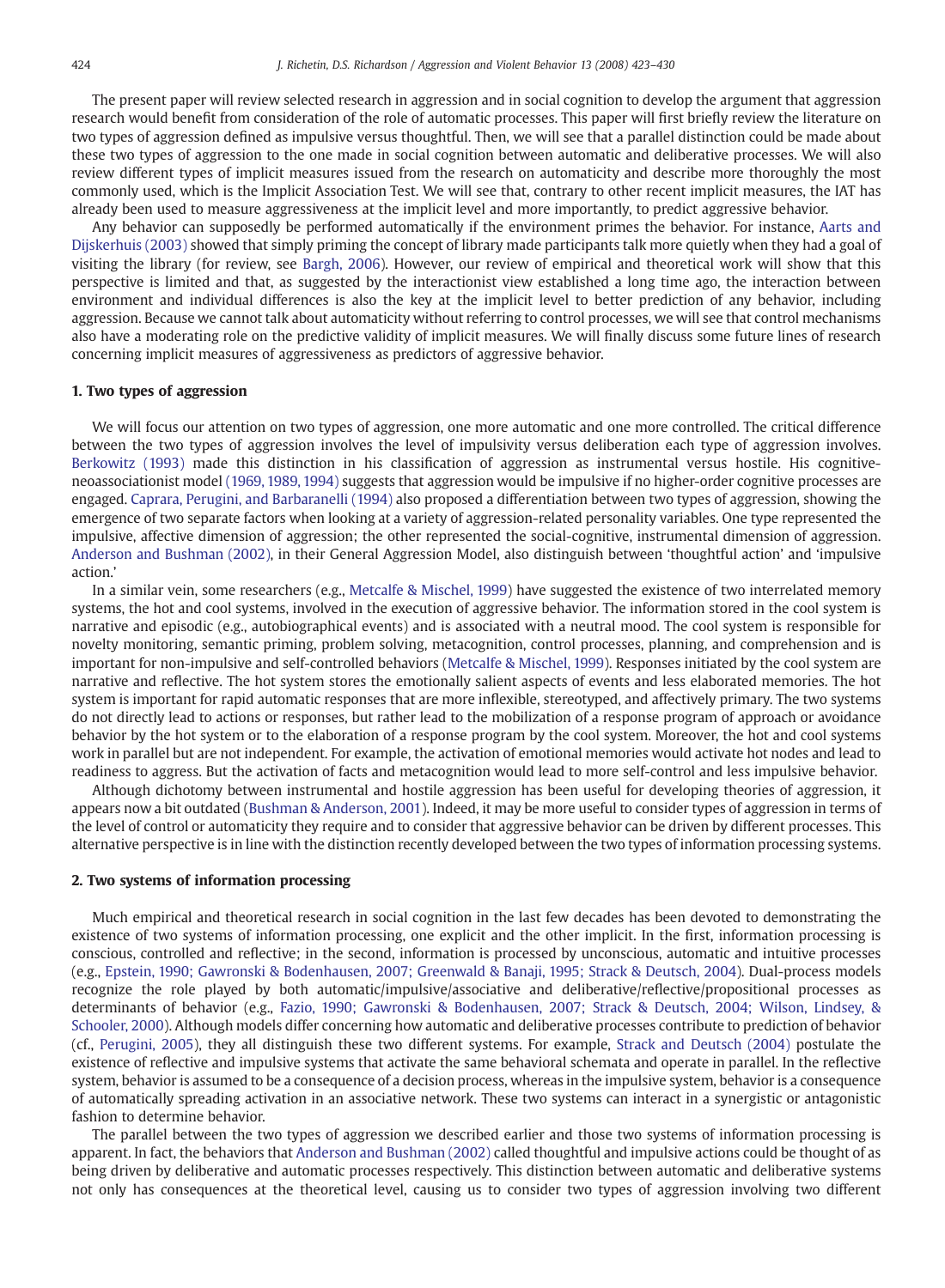information processing systems; but the distinction also suggests psychometric consequences for how one measures individual differences in aggressiveness. The relatively common self-report measures straightforwardly tap into the deliberative processes; tapping into automatic processes is not so simple. Nevertheless, recent developments in implicit measures offer some possibilities. Explicit self-ratings would be considered as tapping only into the propositional processes whereas implicit measures would be considered as tapping more into the associative processes ([Gawronski & Bodenhausen, 2006, 2007](#page-6-0)).

# 3. Implicit measures: the case of the Implicit Association Test (IAT)

Several different paradigms for implicit measurement have been developed: affective priming [\(Fazio, Sanbonmatsu, Powell &](#page-6-0) [Kardes, 1986\)](#page-6-0), the Go/No go association task [\(Nosek & Banaji, 2001\)](#page-7-0), the masked affective priming task ([Frings & Wentura, 2003](#page-6-0)), the Extrinsic Affective Simon Task (EAST, [De Houwer, 2003](#page-6-0)) (for reviews, see [De Houwer, 2006; Fazio & Olson, 2003\)](#page-6-0). The Implicit Association Test (IAT, [Greenwald, McGhee, & Schwartz, 1998\)](#page-6-0) is, by far, the most commonly used paradigm for implicit measures. The IAT is theoretically based on an associative network conceptualization of a Social Knowledge Structure (SKS) in memory containing a central node 'me,' nodes representing other social objects, attributes of the 'me' and of the other social objects, and nodes representing positive and negative valence [\(Greenwald, Banaji, Rudman, Farnham, Nosek, & Mellot, 2002](#page-6-0)). The self-concept is defined as the association between the concept 'me' and certain attributes. The IAT self-concept is assumed to reflect the relative strength of automatic associations between the central node 'me' and attribute concepts.

Use of the IAT to measure self-related constructs offers two primary advantages. It provides direct access to people's attitudinal unconscious, which they are not be able to verbalize [\(Greenwald et al., 2002\)](#page-6-0); and the IAT reveals automatic associations for those who prefer not to express those attitudes.

The IAT measures indirectly the strength of the association between two contrasted target categories (e.g., self versus others) and two bipolar attribute categories (e.g., harmful versus harmless) via a computerized classification task. Participants classify randomly presented stimuli belonging to each category using two keys. The IAT score is the difference in the average response time between the two versions of the combined classification task (i.e., self–harmful and others–harmless versus self–harmless and others–harmful). The assumption underlying the IAT is that if two concepts are highly associated (e.g., self and harmful), the classification task will be easier (and the participants will respond more quickly) when the associated concepts share the same response key than when they require a different response key (for a more detailed description, see [Greenwald et al., 1998](#page-6-0)). Among the diversity of applications, the IAT has been used to measure attitudes toward social groups (e.g., [Dovidio, Kawakami, & Gaertner,](#page-6-0) [2002; Greenwald et al., 1998; Neumann & Seibt, 2001\)](#page-6-0) as well as implicit self-concepts or personality dimensions (e.g., [Asendorpf,](#page-5-0) [Banse, & Mücke, 2002; Egloff & Schmukle, 2002; Schnabel, Banse, & Asendorpf, 2006; Steffens & Schulze-König, 2006; Teige,](#page-5-0) [Schnabel, Banse, & Asendorpf, 2004; Ulhmann & Swanson, 2004](#page-5-0)).

Numerous studies have shown the reliability of the IAT in various domains (around .80 for internal consistency and .60 for test– retest stability) as well as good construct and predictive validity (e.g., [Dasgupta & Greenwald, 2001; Greenwald & Farnham, 2000](#page-6-0)). [Greenwald, Poehlman, Uhlmann, and Banaji's \(in press\)](#page-6-0) meta-analysis demonstrated the predictive validity of the IAT for different criteria such as nonverbal behaviors, impression formation, prejudice, voting, consumer behavior (e.g., [Dasgupta & Greenwald,](#page-6-0) [2001; Greenwald & Farnham, 2000; Greenwald et al., in press; Richetin, Perugini, Adjali, & Hurling, 2007\)](#page-6-0), as well as personality concepts such as shyness and anxiety [\(Asendorpf et al., 2002; Egloff & Schmukle, 2002](#page-5-0); for a discussion on the use of implicit measures in personality, see [Banse & Greenwald, 2007\)](#page-5-0). Moreover the IAT appears to also have incremental validity over and above explicit measures (e.g., [Egloff & Schmukle, 2002; Richetin, Perugini, Prestwich, & O'Gorman, 2007](#page-6-0); Schnabel et al., 2006).

## 4. The IAT for assessing aggressiveness and predicting aggressive behavior: few answers, many questions

The IAT or other implicit measures are useful for assessing aggressiveness for three primary reasons. First, as we saw before, explicit measures such as self-reports tap only into processes involved in the explicit information processing mode. Second, the IAT has been demonstrated to have incremental validity over and above explicit measures. And finally, aggressive behavior is typically socially undesirable and reports of such are therefore subject to social desirability biases, so the predictive validity of explicit measures for aggressive behavior is questionable. Implicit measures may help to improve the prediction of aggressive behavior. So far, the only recent implicit measure that has been successfully used to assess aggressiveness and predict aggressive behavior is the IAT. Therefore, the focus will be only on the IAT.

The network conception of the Social Knowledge Structure as a basis of the IAT recalls Berkowitz's cognitive-neoassociationist model where negative affect becomes cognitively associated with negative thoughts, emotions and reflexive behavior. A negative experience would be linked to aggressive thoughts and/or behavior and the more this association is activated, the stronger it would become [\(Fazio, 1990; Ratcliff & McKoon, 1997\)](#page-6-0).

[Banse and Fischer \(2002\)](#page-5-0) investigated the predictive validity of implicit and explicit measures of aggressiveness for the behavior of ice hockey players and volleyball players. They used an explicit measure of aggressiveness and two IATs with two different types of items, consisting of traits words (e.g., 'provocative,' 'agreeable') or interaction words (e.g., 'fight' and 'talk') respectively, to operationalize Aggressive versus Peaceful categories. They showed that only the IAT interaction words, but not the IAT-trait words or the explicit measure, predicted the number of matches with penalties for ice hockey and volleyball players.

[Gray, MacCulloch, Smith, Morris, and Snowden \(2003\)](#page-6-0) demonstrated by using the IAT that psychopathic murderers showed a weaker association between unpleasant and violent words (compare to the association between pleasant and peaceful words) than non-psychopathic murderers. Other studies also have demonstrated the ability of the IAT to predict aggressive behavior [\(Bluemke](#page-6-0)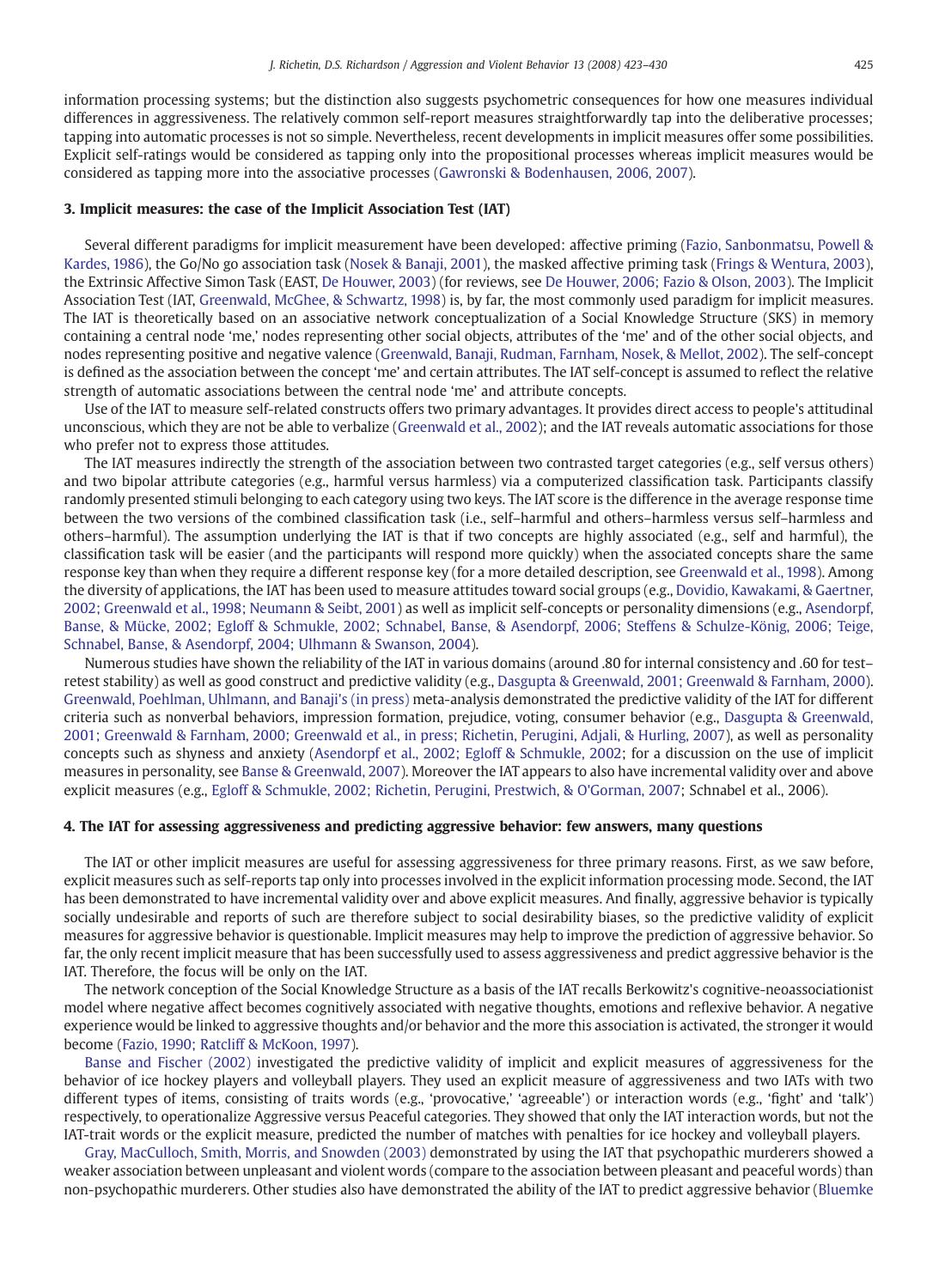[& Zumback, submitted for publication, 2007; Gollwitzer, Banse, Eisenbach, & Naumann, 2007](#page-6-0)). However, [Schnabel et al. \(2006\)](#page-7-0) found that an IAT anger measure did not predict angry behavior whereas the explicit measure did. They used an IAT to connect target (me versus others) and attribute (angry versus self-controlled) categories and explicit measures to predict independent judges' ratings of videotaped participants during an anger-inducing computer crash.

Taken together, these studies do not clearly establish whether IATs for aggressiveness or anger predict aggressive or angry behavior. However, they suggest that procedural details, such as the type of stimuli and category labels used for the IAT seem to have a non-negligible effect on the predictive validity of the measure. In fact, because the IAT measures the strength of associations between concepts that are stored in memory, the way the concepts are activated could have an influence on which type of association is assessed. Focusing on the attribute category, [Olson and Fazio \(2004\)](#page-7-0) showed that a personalized IAT using 'I like' versus 'I don't like' as attribute category labels outperformed a traditional IAT using 'Pleasant'/'Not pleasant,' arguing that the former refers to personal evaluation whereas the latter refers to normative evaluation.

[Gray et al.'s \(2003\)](#page-6-0) study in which they used the pleasant/unpleasant attribute categories might have shown results only because they compared psychopathic murderers and non-psychopathic murderers in terms of IAT performance. The predictive validity of this IAT using the pleasant/unpleasant attribute categories might be more difficult with less extreme populations. In the same vein, some studies demonstrated that activation of the self-concept increases the predictive validity of the IAT (e.g., [Perugini,](#page-7-0) [O'Gorman, & Prestwich, 2007](#page-7-0)). Therefore, the activation of the node 'me' might be necessary to assess individual differences in aggressiveness and the IAT measure of aggressiveness would reflect the strength of the association between 'me' and aggressiveness.

As far as target categories are concerned, the issue is the same for category labels as for item selection. First, [Banse and Fischer](#page-5-0) [\(2002\)](#page-5-0) demonstrated that an IAT using interaction words had better predictive validity than an IAT using trait words. Second, Schnabel et al. (2006) suggested that lack of predictive validity of the IAT and its low internal consistency might have been due to inconsistency of motivational direction and valence of the stimuli. That is, automatic categorization of stimuli within the anger IAT may have been obstructed because angry versus self-control combines approach-related words (e.g. angry) with negative valence, and avoidance related words (e.g. self-control) with positive valence. Third, [Banse and Fischer \(2002\)](#page-5-0) used aggressive and peaceful as label categories whereas [Schnabel et al. \(2006\)](#page-7-0) used angry versus self-controlled. Therefore, the inconsistency in the results concerning the predictive validity of the IAT might be due partly to the materials used. As a consequence, one should assure that the type of items and category labels implemented in the IAT assess what one wants to test.

Type of aggression also should be considered in developing an IAT. As far as explicit measures of aggression are concerned, [Bettencourt, Talley, Benjamin, and Valentine \(2006\)](#page-6-0) noted in their meta-analysis, that the vast majority of available studies had measured physical aggression, largely ignoring other types of aggressive behavior (e.g., verbal or indirect aggression). However, given for example the differences between direct and indirect aggression ([Richardson & Green, 2003](#page-7-0)), it would be wise to consider that the predictive validity of implicit measures would differ depending on the type of aggression one is attempting to predict.

[Richetin, Richardson, and Mason \(submitted for publication\)](#page-7-0) tested this hypothesis, using two different IATs varying the type of aggression to which the target category referred (direct versus indirect aggression). They included the Richardson Conflict Response Questionnaire (RCRQ, [Richardson & Green, 2003\)](#page-7-0) and the Buss and Perry Aggression Questionnaire ([Buss & Perry, 1992\)](#page-6-0) as explicit self-report measures of direct and indirect aggression as well as a behavioral measure that involved evaluation of an experimenter who had or had not delivered an insult. By introducing two versions of the IAT, they wanted to examine whether implicit and explicit measures of indirect aggression would better predict an indirect aggressive behavior than implicit and explicit measures of direct aggression would. In both versions of the IAT the target category labels were 'harmful' versus 'harmless' and the attribute category labels were 'me' versus 'not me.' The stimuli for the 'harmful' category in the direct aggression IAT were verbs exemplifying direct aggression (e.g., strangle) whereas the stimuli for the indirect aggression IAT were verbs illustrating indirect aggression (e.g., discredit). Unlike other studies using the IAT that illustrated the attribute categories Me/Others with words like 'I' versus 'Them,' Richetin and colleagues used items to which one could identify oneself (i.e., student, female) in order to enhance the activation of the self-concept ([Perugini et al., 2007](#page-7-0)). The results showed that neither of the IATs predicted indirect aggressive behavior. However, an interaction effect between the IAT-direct aggression and the experimental manipulation was obtained: The IAT-direct aggression predicted the behavioral criteria when participants were provoked; it did not predict when participants were not provoked. The authors explained the lack of effects for the indirect aggression IAT as a result of the higher impact of the direct aggression items. The indirect items may be less clearly associated with aggressiveness and in consequence less salient in the association between the self-concept and aggression.

[Richetin et al.'s \(submitted for publication\)](#page-7-0) results provide some new insights about the validity of the IAT for predicting aggressive behavior. They found that the IAT-direct aggression predicted aggressive behavior but only when individuals had been provoked. In sum, they showed a moderation effect of the context of provocation for the predictive validity of implicit measures.

# 5. Interaction between individual differences and situation

Measures of aggression, whether explicit or implicit, aim to assess individual differences. However, these measures do not always predict aggressive behavior. The situation in which the behavior is performed is also a key in the prediction.

Numerous studies have examined the moderating role of the situation in the predictive validity of explicit measures of individual differences in aggressiveness. For example in a meta-analysis of 63 studies, [Bettencourt et al. \(2006\)](#page-6-0) showed that trait aggressiveness and trait irritability influenced aggressive behavior under both provoking and neutral conditions but that other personality variables, such as trait anger, type A personality and dissipation–rumination, influenced aggressive behavior only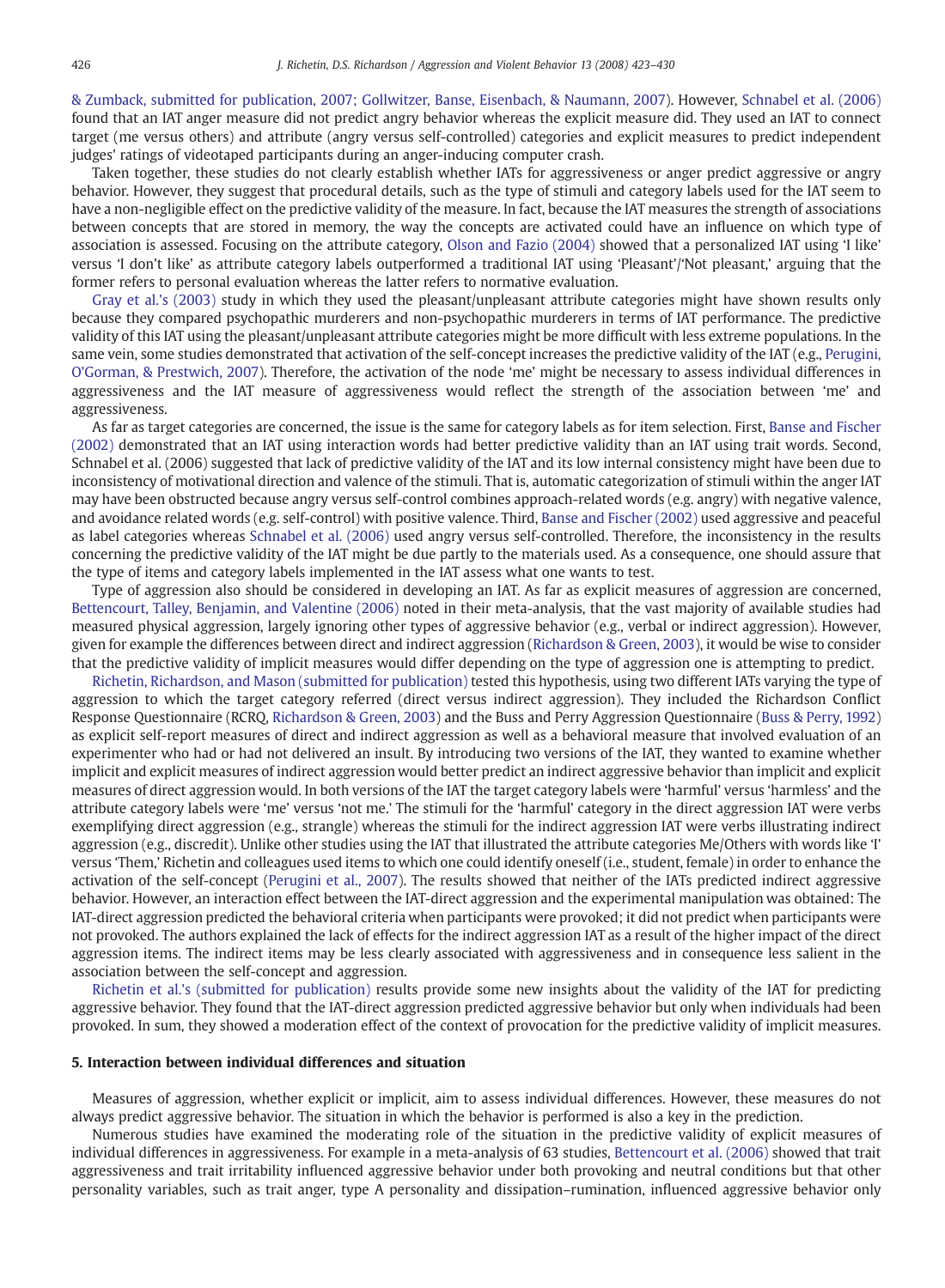under provoking conditions. For example, studies showed that the predictive validity of self-report measures of aggression (e.g., [Giancola & Zeichner, 1995; Hammock & Richardson, 1992](#page-6-0)) was even stronger when the confederate angered the participants or when participants watched a violent videotape [\(Bushman, 1995\)](#page-6-0). This work on explicit measures of aggression has contributed to a better understanding of why some people act aggressively whereas others do not, and why some people react aggressively in some situations and not in others. In other words, at the explicit level, measures of individual differences in aggression have better predictive power when the situation elicits an aggressive response.

Conclusions as to implicit measures are less clear. Since [Higgins, Rholes, and Jones \(1977\),](#page-6-0) numerous studies have shown that the unconscious activation of psychological concepts (e.g., trait inferences, stereotypes, goals) via subliminal or supraliminal priming can lead directly to behavior (for reviews, see [Dijksterhuis & Bargh, 2001; Higgins, 1996](#page-6-0)). For example, if one is primed with the concept "rude," the likelihood of behaving rudely is increased because the concept is temporarily accessible and triggers relevant cognitive activities that lead to behavior without need for conscious or deliberative decision making (cf. [Bargh, Chen, & Burrows, 1996](#page-6-0)). The auto-motive model ([Bargh, 1990\)](#page-6-0) theorizes this often automatic and direct perceptionbehavior path by postulating that behavior is a consequence of relevant cognitive activities that can be induced by internal (intentional) or external (automatic) sources (such as priming) that in turn activate behavior. Thus, according to the auto-motive model, if one is primed by an aggressive concept via subliminal priming or via a provocation, one will automatically act aggressively. Indeed, it has been already shown that "aggressive" primes activate aggressive concepts that make violence more salient to individuals ([Langley, O'Neal, Craig, & Yost, 1992](#page-7-0)). In their review, [Todorov and Bargh \(2002\)](#page-7-0) provided extensive support for this model.

However, some findings have challenged this 'all automatic' conception. [Cesario, Plaks, and Higgins \(2006\)](#page-6-0) demonstrated in three studies that a perception (e.g., via priming manipulation) will activate the relevant behavior only if the personal motivation is consistent with such behavior. Closer to our concerns, [Smeesters, Warlop, Van Avermaet, Corneille, and Yzerbyt \(2003\)](#page-7-0) showed that a prime will vary in its effect on cooperative behavior depending on individual differences in social value orientation. Specifically, they showed that priming a picture of a priest enhanced cooperative behavior for people who scored high in pro-social orientation whereas it reduced cooperation among people who scored high in pro-self-orientation.

From a broader perspective, [Perugini and Prestwich \(2007\)](#page-7-0) suggested that the auto-motive model fails to consider the role of individual differences in the perception-behavior link and proposed the gatekeeper model in which, as in the auto-motive model, a primed concept will activate fast cognitive activities but that individual differences relevant to these cognitive activities are assumed to be key in determining whether and what behavior will follow. In other words, perception can trigger action automatically only if there is a link between the two in memory at the individual level. This assumption implies that priming can increase (assimilation) or decrease (contrast) the likelihood of performing a congruent action depending on the direction of the idiosyncratic association between the two. For example, if the link between provocation and aggressive behavior exists and is strong, the aggressive prime will lead automatically to aggressive behavior. But if the link is weak or nonexistent, the aggressive prime will not lead to an aggressive behavior or will lead to a pro-social behavior. In sum, the gatekeeper model argues that individual differences moderate the effect of priming on behavior.

[Perugini and Prestwich \(2007\)](#page-7-0) provided support for this argument by showing that a more positive implicit attitude towards Americans on the part of English participants predicted a more positive evaluation of an essay in which the spelling of some words indicated that it was written by an American (e.g., behavior instead of behaviour), but only when the American concept had been primed. Other similar results [\(Perugini & Prestwich, 2007\)](#page-7-0) support this model. In a similar vein, [Gawronski and Bodenhausen](#page-6-0) [\(2006\)](#page-6-0) suggested that arousal should enhance automatic associations (and IAT effects) because an increase of arousal enhances dominant responses ([Zajonc, 1965\)](#page-7-0) and automatic associations reflect a dominant response (e.g., [Lambert et al., 2003\)](#page-7-0).

[Florack, Scarabis, and Bless \(2001\)](#page-6-0) showed that the IAT predicted Germans' judgments of the guilt of a Turkish criminal defendant when participants were made to feel threatened whereas the IAT did not predict when participants were not threatened. Although not directly measuring aggressive behavior, those judgments of guilt might be considered as aggressive given their potentially harmful consequences for the defendant. From the perspective of the gatekeeper model, the threat acted as a prime that activated individual differences in aggression at the implicit level. In the condition of no threat, there was no such a prime, so the individual differences in aggression were not activated. The results obtained by [Richetin, Richardson, and Mason](#page-7-0) [\(submitted for publication\)](#page-7-0) also supported this hypothesis: the IAT-direct aggression predicted an aggressive behavior only for participants who had been provoked. In other words, as for the explicit measures, the predictive power of the implicit measures is greater when the situation elicits individual differences in aggressiveness.

The logic underlying the gatekeeper model is, to some extent, similar to the first level of [Berkowitz's \(1969,1989,1994\)](#page-6-0) cognitiveneoassociationist model. Indeed, Berkowitz postulates that the association between negative experience and aggressive thoughts will lead to aggressive behavior only when the association is sufficiently strong. According to this argument, unthinking or impulsive aggression is most likely to occur when people are engaged in routine activities without a conscious monitor over thoughts or actions; if higher-order cognitive processes are activated, these aggression-related tendencies are modified and controlled.

### 6. The role of control in aggressive behavior

Although our discussion so far has focused on automatic processes, we should also briefly consider the issue of control. Given diversity of results and theoretical positions and the lack of consistent results, we do not have space here to examine the issue of when control can occur. Rather, we will focus our attention on the effects of control or, more specifically the effects of a lack of control, on the predictive validity of implicit measures.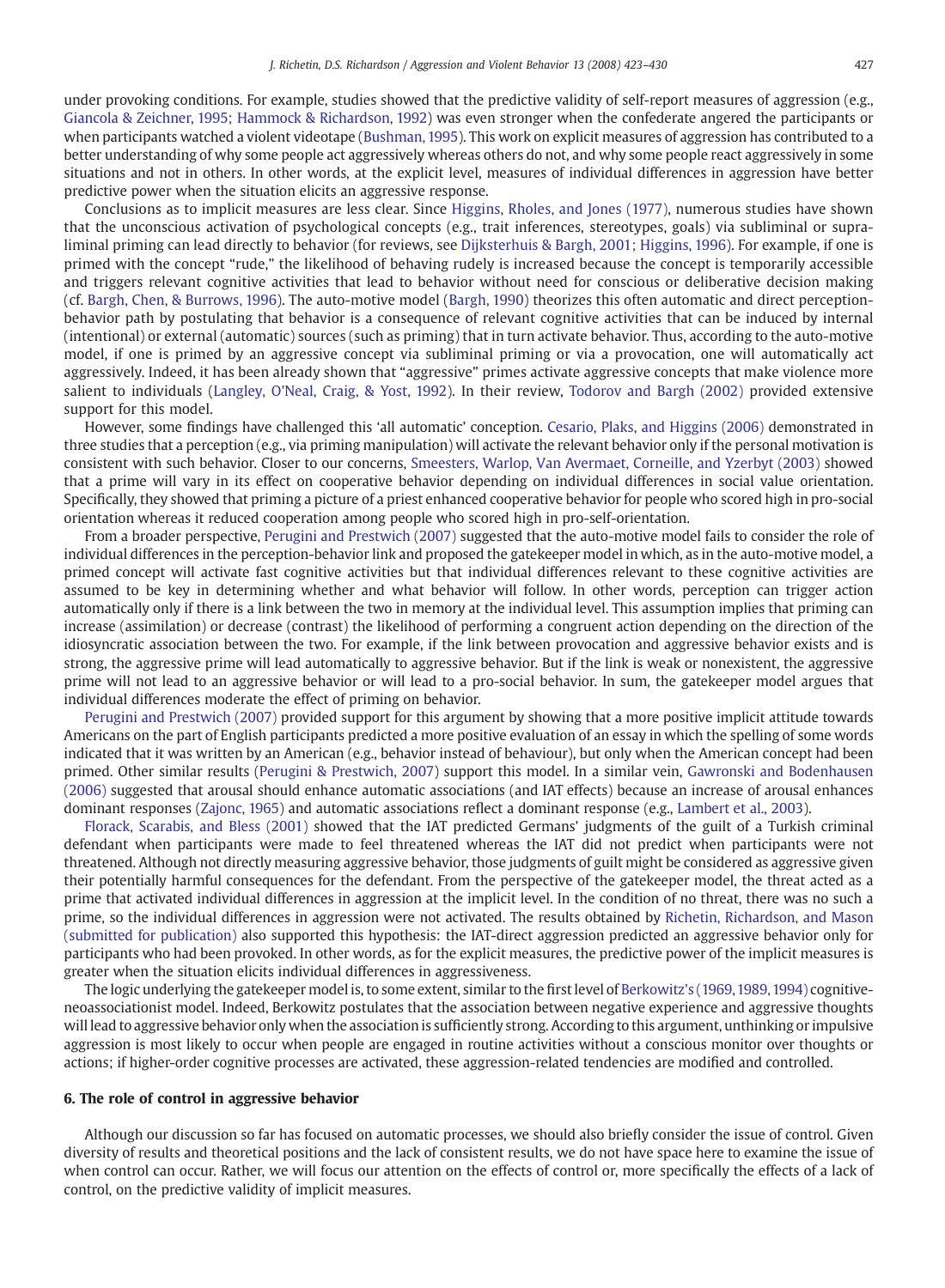<span id="page-5-0"></span>Research suggests that control mechanisms are activated with self-awareness and attention to what one is thinking, feeling, and doing ([Mischel, Cantor, & Feldman, 1996](#page-7-0)). [Tangney, Baumeister, and Boone \(2004\)](#page-7-0) defined control as the "ability to override or change one's inner responses, as well as to interrupt undesired behavioral tendencies and refrain from acting on them" (p. 275). In other words, control processes are viewed as different from deliberative processes in the sense that they enter into play to interrupt deliberative processes or override impulsive ones. Therefore, if individuals are not able to activate control processes because they do not have the motivation to do so or because their cognitive resources are not sufficient, they are more likely to act according to their behavioral tendencies or automatic associations. [Hofmann, Rauch, and Gawronski \(2007\)](#page-6-0) showed that when self-regulation resources were high, candy consumption was uniquely related to dietary restraint standards; when self-regulation resources were low, candy consumption was predicted by automatic candy attitudes. As we suggested previously, the behavioral impact of automatic attitudes depends on available control resources.

Experimental studies have consistently demonstrated that individuals who have consumed alcohol behave more aggressively or respond more strongly to provocation than do persons who consume nonalcoholic drinks (e.g.,[Giancola & Zeichner,1995; Ito, Miller,](#page-6-0) [& Pollock, 1996; MacDonald, Zanna, & Holmes, 2000; Richardson, 1981\)](#page-6-0). The effects of alcohol, as well as the effects of stress (e.g., [Hennessy & Wiesenthal, 1999\)](#page-6-0), result in a decrease of the ability to control aggression. [Stucke and Baumeister \(2006\)](#page-7-0) showed that people who had reduced resources of self-control because they have been ask to self-regulate themselves in a previous task (i.e., situation of ego-depletion) responded more aggressively to a provocation than people who were not in an ego-depletion situation. This difference did not occur under when there was no provocation and the effect of ego-depletion was even stronger for people who were low in self-control [\(DeWall, Baumeister, Stillman, & Gailliot, 2007](#page-6-0)).We could thus hypothesize that implicit aggression would show a stronger relationship with aggressive behavior under conditions of no control than under conditions of strong control.

#### 7. Some future potential directions

We have raised several issues that could constitute good starting points for future research. First, given the small number of studies on implicit aggressiveness, it will be necessary to conduct additional studies to establish whether the IAT is able to predict aggressive behavior. Particular attention should be devoted to examining type of categories and category labels used to exemplify aggression. It also could be useful to employ other implicit measures such as the Go/No go task ([Nosek & Banaji, 2001](#page-7-0)) that allow an approach/avoidance perspective to see whether they assess the same construct and predict the same kind of behavior that the IAT did. Some additional empirical and theoretical work is also required for a better understanding of the relation between individual differences in aggressiveness and environmental inputs at the implicit level.

There is also a need for more empirical work on the predictive validity of implicit measures for different types of aggression (verbal, physical, direct, indirect). For example, it could be very informative to conduct research on how explicit and implicit measures of direct versus indirect aggression are related to incidental versus controlled aggressive behaviors. Even more interestingly, some types of aggression (e.g., reactive aggression) might be considered as more automatic or incidental than deliberative, and they could benefit from the use of implicit measures. Although self-report measures have been successfully used to assess reactive aggression (e.g., [Barker, Tremblay, & Nagin, 2006; McAuliffe, Hubbard, & Rubin, 2006](#page-6-0)), one could suggest that implicit measures would assess and predict it even better. Indeed, automatic and deliberative aggression differ in the sense that these constructs are respectively determined more by automatic and deliberative processes and therefore that implicit and explicit measures respectively would assess them better.

Aggression scholars disagree about the intention of harm-doing behavior ([Tedeschi & Felson, 1994\)](#page-7-0). Such behavior may be intended to hurt the target, to control the target, or to get one's own way. In fact, aggressive behavior can be driven by automatic processes and, as a consequence, the intention of harming could be activated without any consciousness. Moreover, explicit intentions may or may not be consistent with implicit intentions. Could implicit and explicit intentions in the same situation differ from one another? For example, when Amanda gossips about the love life of her friend, Aimee, she might explicitly intend to express concern about her friend's life; she might implicitly wish to discredit Aimee in the opinions of their social group members. If we asked Amanda why she gossiped about Aimee, she would report pro-social motivation. Perhaps an implicit measure would reveal an association of self with intention to harm.

One could also test the moderating effects of priming a harmful versus a pro-social intention on the predictive validity of implicit measures of aggression. Finally, given the role of high level goals in aggression (e.g., [Tedeschi & Felson, 1994](#page-7-0)) and the research on automatically triggering goals [\(Bargh, 1997; Todorov & Bargh, 2002](#page-6-0)), one could determine whether priming of the goal of controlling someone would lead to an increase in the predictive validity of implicit measures of individual differences in aggression. Such investigations could provide evidence in our ongoing debates about the definition and the nature of aggression.

### References

- Aarts, H., & Dijksterhuis, A. (2003). The silence of the library: Environment, situational norm, and social behavior. Journal of Personality and Social Psychology, 84, 18−28. Anderson, C. A., & Bushman, B. J. (2002). Human aggression. Annual Review of Psychology, 53, 27−51.
- Asendorpf, J. B., Banse, R., & Mücke, D. (2002). Double dissociation between implicit and explicit personality self-concept: The case of shy behavior. Journal of Personality and Social Psychology, 83, 380−393.
- Banse, R., & Fischer, I. (2002). Implicit and explicit aggressiveness and the prediction of aggressive behaviour. Poster presented at the 11th Conference on Personality of the European Association of Personality Psychology, Jena 21–25 July 2002.

Banse, R., & Greenwald, A. G. (2007). Commentary - Personality and implicit social cognition research: Past, present, and future. European Journal of Personality, 21, 371−382.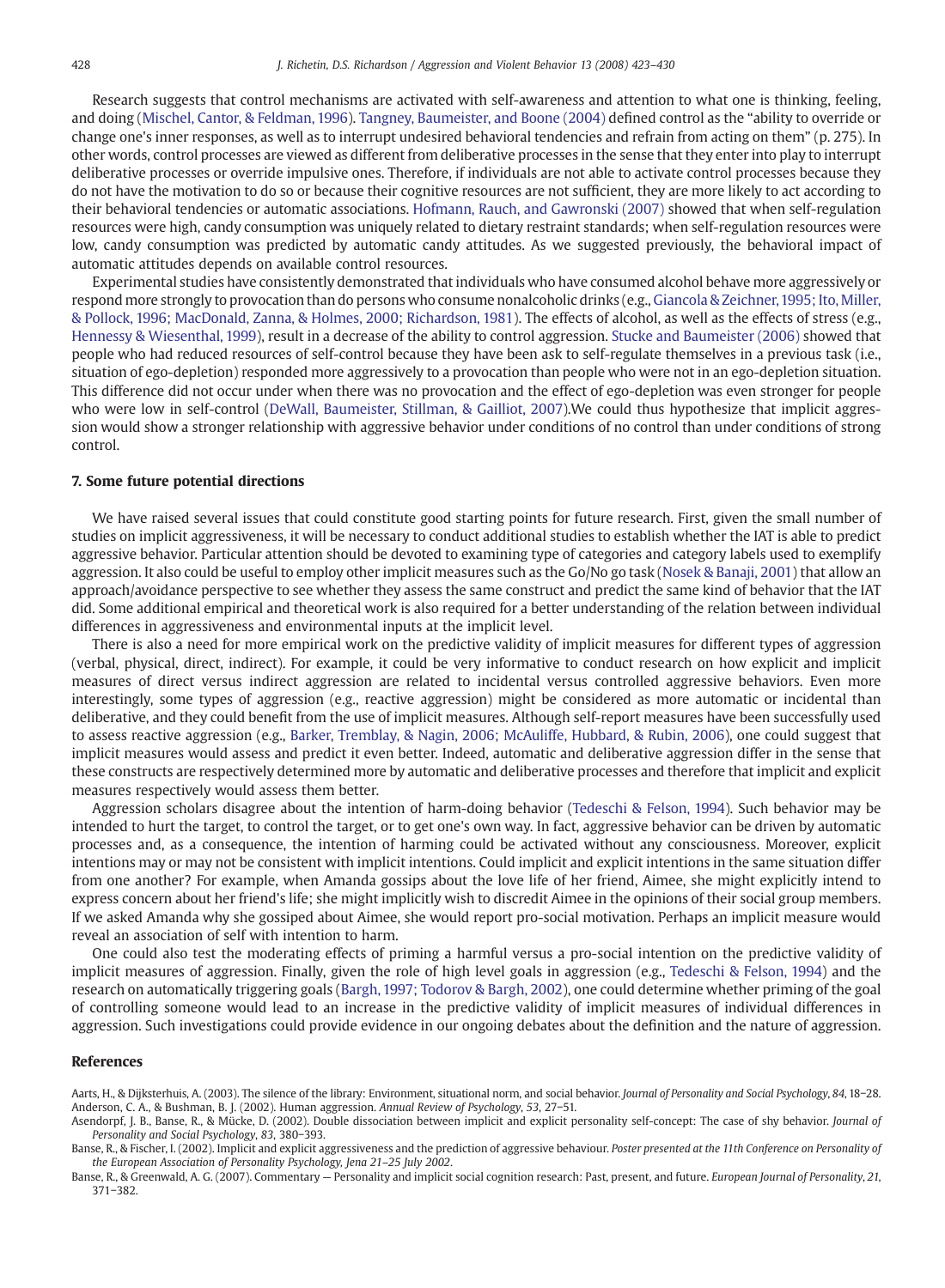- <span id="page-6-0"></span>Bargh, J. A. (1990). Auto-motives: Preconscious determinants of social interaction. In E. T. Higgins, & R. M. Sorrentino (Eds.), Handbook of motivation and cognition, Vol. 2. (pp. 93−130)New York: Guilford.
- Bargh, J. A. (1997). The automaticity of everyday life. In R. S. WyerJr. (Ed.), The automaticity of everyday life: Advances in social cognition, Vol. 10. (pp. 1-61)Mahwah, NJ: Erlbaum.
- Bargh, J. A. (2006). What have we been priming all these years? On the development, mechanisms, and ecology of nonconscious social behavior. European Journal of Social Psychology, 36, 147−168.
- Bargh, J. A., Chen, M., & Burrows, L. (1996). Automaticity of social behavior: Direct effects of trait construct and stereotype activation on action. Journal of Personality and Social Psychology, 71, 230−244.
- Barker, E. D., Tremblay, R. E., & Nagin, D. S. (2006). Development of male proactive and reactive physical aggression during adolescence. Journal of Child Psychology and Psychiatry, 47, 783−790.
- Berkowitz, L. (1969). The frustration–aggression hypothesis revisited. In L. Berkowitz (Ed.), Roots of aggression (pp. 1−28). New York: Atherton.
- Berkowitz, L. (1989). Frustration–aggression hypothesis: Examination and reformulation. Psychological Bulletin, 106, 59−73.
- Berkowitz, L. (1993). Aggression: Its causes, consequences, and control. McGraw-Hill.
- Berkowitz, L. (1994). Is something missing? Some observations prompted by the cognitive-neoassociationist view of anger and emotional aggression. In L. R. Huesmann (Ed.), Aggressive behavior: Current perspectives (pp. 35−57). New York: Plenum.
- Bettencourt, B. A., Talley, A., Benjamin, A. J., & Valentine, J. (2006). Personality and aggressive behavior under provoking and neutral conditions: A meta-analytic review. Psychological Bulletin, 132, 751−777.
- Bluemke, M., & Zumbach, J. (submitted for publication). Aggression and violent computer gaming: A quasi-experimental online-study analysing implicit and explicit measures of aggressiveness of long-time computer gamers.
- Bluemke, M., & Zumbach, J. (2007). Implicit and explicit measures for analyzing the aggression of computer gamers. In G. Steffgen, & M. Gollwitzer (Eds.), Emotions and aggressive behavior (pp. 38−57). Göttingen: Hogrefe & Huber Publishers.
- Bushman, B. J. (1995). Moderating role of trait aggressiveness in the effects of violent media on aggression. Journal of Personality and Social Psychology, 69, 950-960. Bushman, B. J., & Anderson, C. A. (2001). Is it time to pull the plug on the hostile versus instrumental aggression dichotomy? Psychological review, 108, 273-279. Buss, A. H., & Perry, M. (1992). The aggression questionnaire. Journal of Personality and Social Psychology, 63, 452−459.
- Caprara, G. V., Perugini, M., & Barbaranelli, C. (1994). Studies of individual differences in aggression. In M. Potegal, & J. F. Knutson (Eds.), The dynamics of aggression: Biological and social processes in dyads and groups (pp. 123−153). Hillsdale, NJ: Erlbaum.
- Cesario, J., Plaks, J. E., & Higgins, E. T. (2006). Automatic social behavior as motivated preparation to interact. Journal of Personality and Social Psychology, 90, 893−910. Dasgupta, A. G., & Greenwald, A. G. (2001). Exposure to admired group members reduces automatic intergroup bias. Journal of Personality and Social Psychology, 81, 800−814.
- De Houwer, J. (2003). The Extrinsic Affective Simon Task. Experimental Psychology, 50, 77−85.
- De Houwer, J. (2006). What are implicit measures and why are we using them. In R. W. Wiers, & A. W. Stacy (Eds.), The handbook of implicit cognition and addiction (pp. 11−28). Thousand Oaks, CA: Sage Publishers.
- DeWall, C. N., Baumeister, R. F., Stillman, T. F., & Gailliot, M. T. (2007). Violence restrained: Effects of self-regulation and its depletion on aggression. Journal of Experimental Social Psychology, 43, 62−76.
- Dijksterhuis, A., & Bargh, J. A. (2001). The perception-behavior expressway: Automatic effects of social perception on social behavior. In M.P. Zanna (Ed.). Advances in Experimental Social Psychology, 33, 1−40.
- Dovidio, J. F., Kawakami, K., & Gaertner, S. L. (2002). Implicit and explicit prejudice and interracial interaction. Journal of Personality and Social Psychology, 82, 62−68.
- Egloff, B., & Schmukle, S. C. (2002). Predictive validity of an Implicit Association Test for assessing anxiety. Journal of Personality and Social Psychology, 83, 1441−1455.
- Epstein, S. (1990). Cognitive-experiential self-theory. In L. Pervin (Ed.), Handbook of personality theory and research (pp. 165−192). New York: Guilford Press. Fazio, R. H. (1990). Multiple processes by which attitudes guide behavior: The MODE model as an integrative framework. In M. P. Zanna (Ed.), Advances in experimental social psychology, Vol. 23. (pp. 75−109)New York: Academic Press.
- Fazio, R. H., & Olson, M. A. (2003). Implicit measures in social cognition research: Their meaning and use. Annual Review of Psychology, 69, 1013−1027.
- Fazio, R. H., Sanbonmatsu, D. M., Powell, M. C., & Kardes, F. R. (1986). On the automatic activation of attitudes. Journal of Personality and Social Psychology, 50, 229−238.
- Florack, A., Scarabis, M., & Bless, H. (2001). Der Einfluss wahrgenommener Bedrohung auf die Nutzung automatisher Assoziationen bei der Personenbeurtailung./ The impact of perceived threat on the use of automatic associations in person judgment. Zeitschrift fuer Sozialpsychologie, 32, 249−259.
- Frings, C. G., & Wentura, D. (2003). Who is watching Big Brother? TV consumption predicted by masked affective priming. European Journal of Social Psychology, 33, 779−791.
- Gawronski, B., & Bodenhausen, G. V. (2006). Associative and propositional processes in evaluation: An integrative review of implicit and explicit attitude change. Psychological Bulletin, 132, 692−731.
- Gawronski, B., & Bodenhausen, G. V. (2007). Unraveling the processes underlying evaluation: Attitudes from the perspective of the APE model. Social Cognition, 25, 687−717.
- Giancola, P. R., & Zeichner, A. (1995). Alcohol related aggression in males and females: Effects of blood alcohol concentration, subjective intoxication, personality or provocation. Alcoholism: Clinical and Experimental Research, 19, 130−134.
- Gollwitzer, M., Banse, R., Eisenbach, K., & Naumann, A. (2007). Effectiveness of the Vienna social competence training on explicit and implicit aggression: Evidence from aggressiveness-IAT. European Journal of Psychological Assessment, 23, 150−156.
- Gray, N. S., MacCulloch, M. J., Smith, J., Morris, M., & Snowden, R. J. (2003). Implicit affective associations to violence in psychopathic murderers. Nature, 423, 497−498.
- Greenwald, A. G., & Banaji, M. R. (1995). Implicit social cognition: Attitudes, self-esteem, and stereotypes. Psychological Review, 102, 4−27.
- Greenwald, A. G., & Farnham, S. D. (2000). Using the Implicit Association Test to measure self-esteem and self-concept. Journal of Personality and Social Psychology, 79, 1022−1038.
- Greenwald, A. G., McGhee, D. E., & Schwartz, J. K. L. (1998). Measuring individual differences in implicit cognition: The Implicit Association Test. Journal of Personality and Social Psychology, 74, 1464−1480.
- Greenwald, A. G., Banaji, M. R., Rudman, L. A., Farnham, S. D., Nosek, B. A., & Mellot, D. S. (2002). A unified theory of implicit attitudes, stereotypes, self-esteem, and self-concept. Psychological Review, 109, 3−25.
- Greenwald, A.G., Poehlman, T.A., Uhlmann, E.L., & Banaji, M.R. (in press). Understanding and Using the Implicit Association Test: III. Meta-analysis of Predictive Validity.
- Hammock, G. S., & Richardson, D. R. (1992). Predictors of aggressive behavior. Aggressive Behavior, 18, 219−229.
- Hennessy, D. A., & Wiensenthal, D. L. (1999). Traffic congestion, driver stress, and driver aggression. Aggressive Behavior, 25, 409−423.
- Higgins, E. T. (1996). Knowledge activation: Accessibility, applicability, and salience. In E. T. Higgins, & A. W. Kruglanski (Eds.), Social psychology: Handbook of basic principles (pp. 133−168). New York: Guilford.
- Higgins, E. T., Rholes, W. S., & Jones, C. R. (1977). Category accessibility and impression formation. Journal of Experimental Social Psychology, 13, 141−154.
- Hofmann, W., Rauch, W., & Gawronski, B. (2007). And deplete us not into temptation: Automatic attitudes, dietary restraint, and self-regulatory resources as determinants of eating behavior. Journal of Experimental Social Psychology, 43, 497−504.
- Huesmann, L. R. (1988). An information-processing model for the development of aggression. Aggressive Behavior, 14, 13−24.
- Huesmann, L. R., & Guerra, N. G. (1997). Children's normative beliefs about aggression and aggressive behavior. Journal of Personality and Social Psychology, 72, 408−419.
- Ito, T. A., Miller, N., & Pollock, V. E. (1996). Alcohol and aggression: A meta-analysis on the moderating effects of inhibitory cues, triggering events, and self-focused attention. Psychological Bulletin, 120, 60−82.